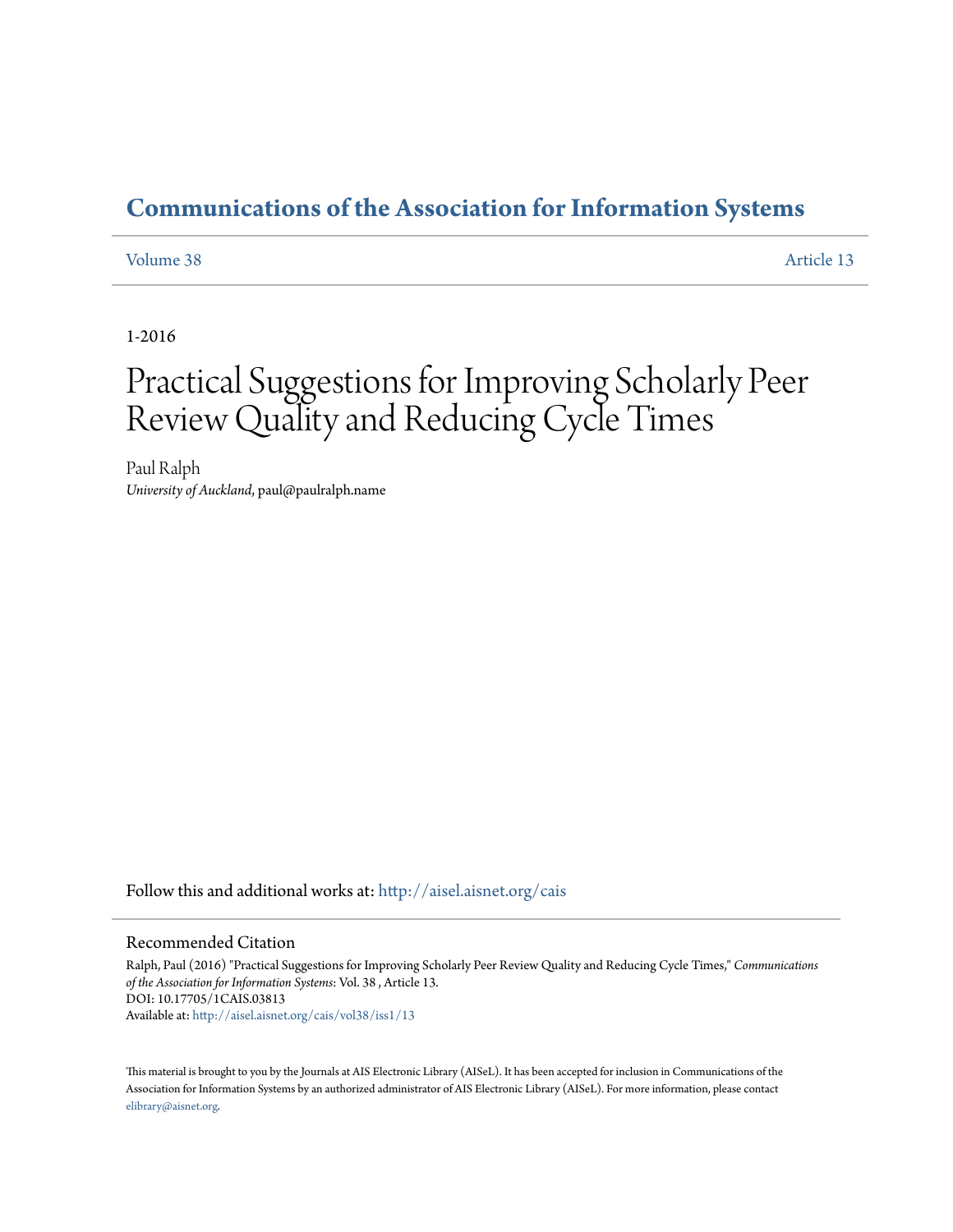

Essay ISSN: 1529-3181

# **Practical Suggestions for Improving Scholarly Peer Review Quality and Reducing Cycle Times**

#### **Paul Ralph**

Department of Computer Science University of Auckland, New Zealand *paul@paulralph.name*

#### **Abstract:**

Scholarly peer review is both central to scientific progress and deeply flawed. Peer review is prejudiced, capricious, inefficient, ineffective, and generally unscientific. Management journals have longer review cycles than journals in other fields. Long cycle times demonstrably harm early-career researchers. Meanwhile, a lack of transparency conceals and facilitates editorial misconduct, and some dismiss legitimate criticism of peer review as unfounded resentment. We can address these problems by eliminating unnecessary reviewing, simplifying the peer review process, introducing author rebuttals, creating an AIS ombudsman, and enforcing the relationship between submitting and reviewing. These problems are, however, entangled with fundamental problems with journals. Ultimately, therefore, we can only fix peer review in conjunction with replacing journals with repositories.

#### **Keywords:** Peer Review.

This manuscript was solicited by the Department Editor for Debates, Karlheinz Kautz.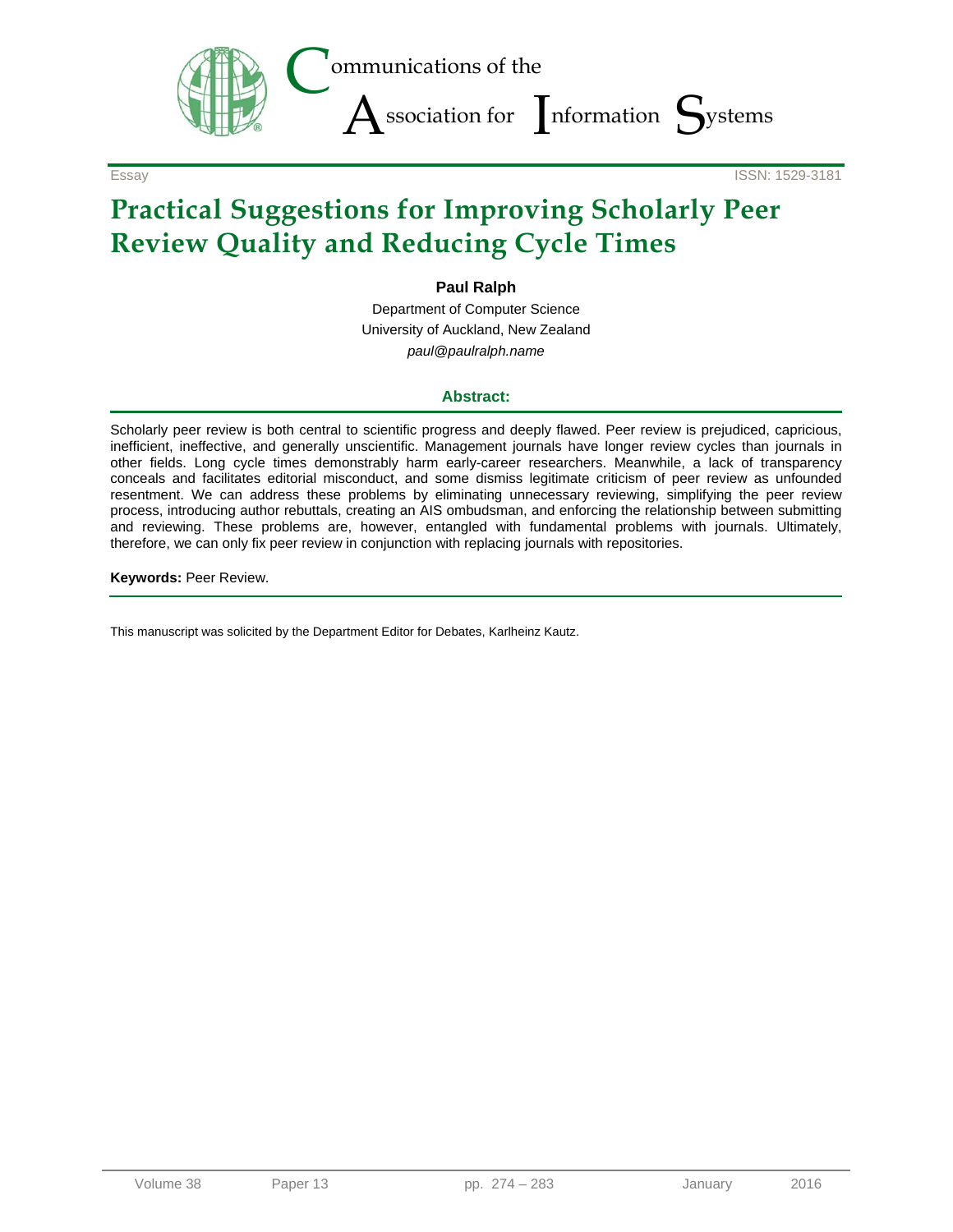# **1 Problems with Peer Review**

Scholarly peer review is "the lynchpin about which the whole business of science is pivoted" (Ziman, 1968, p. 111). It determines what grants are awarded, where papers are published, and which scientists are tenured and promoted (Smith, 2006). By making some topics and methods easier to publish, peer review indirectly determines what is studied and how.

Yet, peer review is deeply flawed in at least the following six ways.

1. Peer review is biased. Peer review is demonstrably sexist (Figure 1) and nepotistic (Wenneras & Wold, 2001). It is biased against novel ideas (Campanario, 1995). As Mahoney (1997, p. 161) state: "Reviewers [are] strongly biased against manuscripts which [report] results contrary to their theoretical perspective". Many times, including just this week, I have been told that I would need to collaborate with some senior people to get a proposal or paper accepted. The reader has probably given or received the same advice. If success is based on who is involved rather than the quality of the work, it is crucial to call this what it is: corruption.



#### **Figure 1. Mean Competence Scores Assigned by Grant Application Reviewers to Men and Women with Equivalent Publication Records (Adapted from Wenneras & Wold, 2001, p. 48)**

- 2. Peer review is capricious and ineffective. Inter-rater reliability is so low the peer-review is mostly random (Cole, Cole & Simon, 1981; Peters & Ceci, 1982; Lock, 1991; Rothwell & Martyn, 2000). Peer review, therefore, does not ensure quality. Peer review also cannot reliably detect fraud (Brown, 2004).
- 3. Peer review lacks construct validity. As Bohannon (2013, p. 64) state: "Most reviews [focus] exclusively on the paper's layout, formatting, and language". Peer review is intended to evaluate a study's methodological correctness (Campanario, 1995); however, the reviews I have received from top MIS journals and conferences predominately focus on framing, positioning, and tone they largely ignore methodology. Worse, many reviews are emotionally destructive. My first peer review (when I was 19 years old) encouraged me to "consider a different career".
- 4. Peer review is unreasonably slow and management journals are significantly slower than other fields (Figure 2). The mean time from submission to publication across fields is about one year (Björk & Solomon, 2013). While we might expect slower review cycles in management than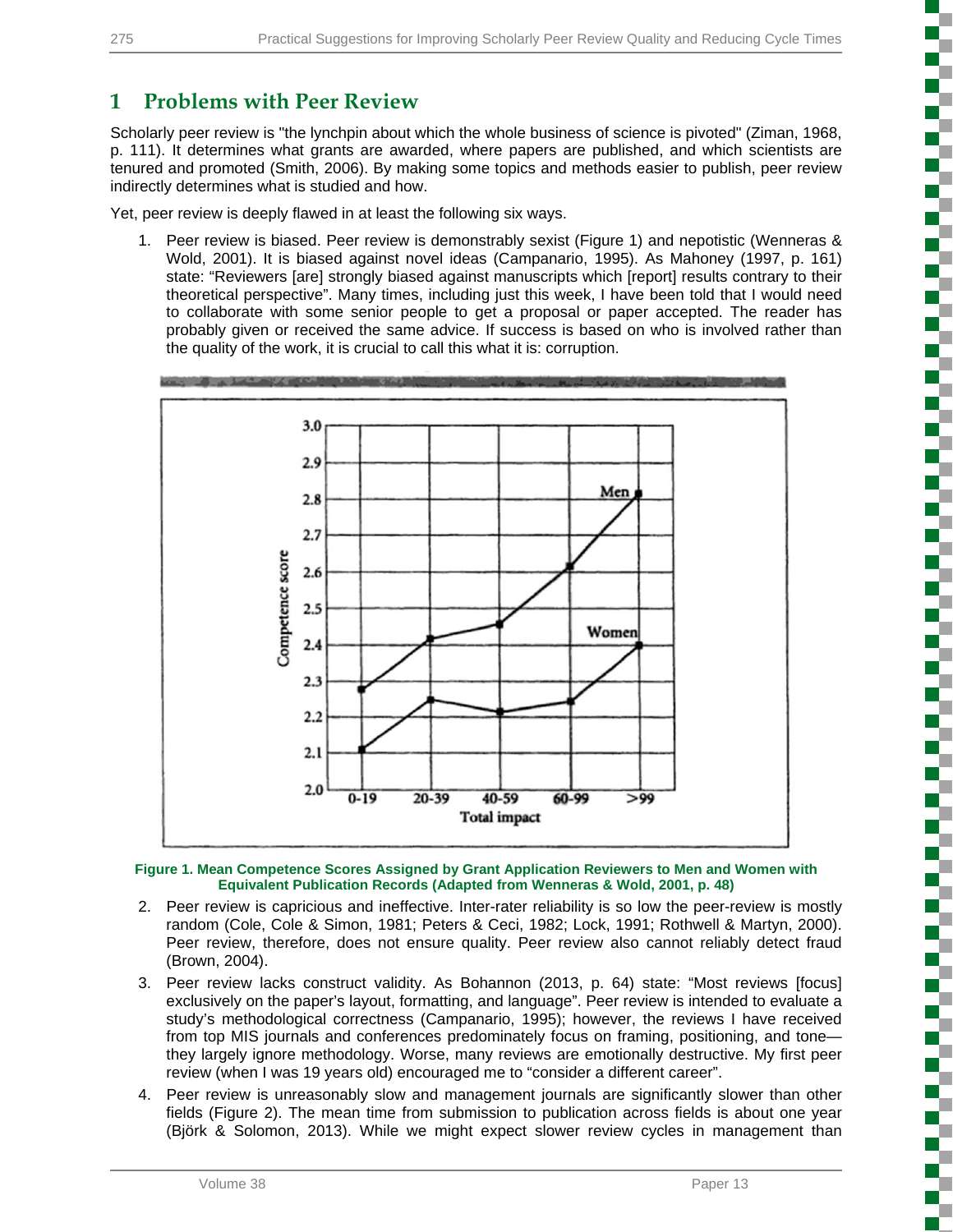

physics or chemistry because management has less methodological consensus, this does not explain why management is slower than social sciences or arts and humanities.

#### **Figure 2. Average Publication Times in Months by Field (from Bjork & Solomon 2013)**

- 5. Peer review conceals editorial misconduct. As Gollogly and Momen (2006, p. 24) state: "Editorial misconduct includes failure to observe due process, undue delay in reaching decisions and communicating these decisions to authors, inappropriate review procedures, and confounding a journal's content with its advertising or promotional potential... failure to investigate suspected misconduct, failure to retract when indicated, and failure to abide voluntarily by … international guidelines". While little research has investigated editorial misconduct, in my short career, I have witnessed an astounding number of cases. The most dramatic involved a paper that criticized a standard being assigned to and desk rejected by an associate editor (AE) who co-authored the standard.
- 6. Some dismiss legitimate criticism of peer review as sour grapes.

Iivari (2016) makes three suggestions for improving peer review quality: give reviewers systematic feedback, reward good reviewers with publication opportunities, and reveal reviewers' identities. While I agree with unmasking reviewers, Iivari's suggestions neither acknowledge nor address the six core problems that I outline above. Providing systematic feedback to reviewers is more work and will, therefore, increase cycle times. Giving "good" reviewers special opportunities to publish in a system known for nepotism, sexism, and bias would be rife for abuse. Unmasking reviewers does not improve review quality or acceptance rates (McNutt, Evans, Fletcher, & Fletcher, 1990; Justice et al., 1998); however, masking authors may improve review quality (McNutt et al., 1990; Jadad et al., 1996). Worse, Iivari downplays long review cycle times as "thorough reviewing takes time". There is no relationship between review quality and time taken to review (van Rooyen, Godlee, Evans, Black, & Smith, 1999), and most reviews take less than four hours (Evans, McNutt, Fletcher, & Fletcher, 1993). Furthermore, an emeritus professor's dismissing publication delays must be especially galling to academics denied tenure over insufficient publications.

We de-bias judgments by redesigning the person-task system to mitigate the bias (Fischoff, 1982; Larrick, 2008), not by giving slow, inconsistent feedback. We fix an instrument exhibiting poor construct validity and inter-rater reliability by changing the questions, not by incentivizing the judges. We accelerate a process by making it simpler, not more complicated.

### **2 Recommendations for Improving Peer Review**

Peer review has evolved substantially over time (Weller, 2001) and can yet be improved and simplified by transitioning to a process like that in Figure 3. In this section, I describe the key aspects of this process and how it addresses review quality and cycle times.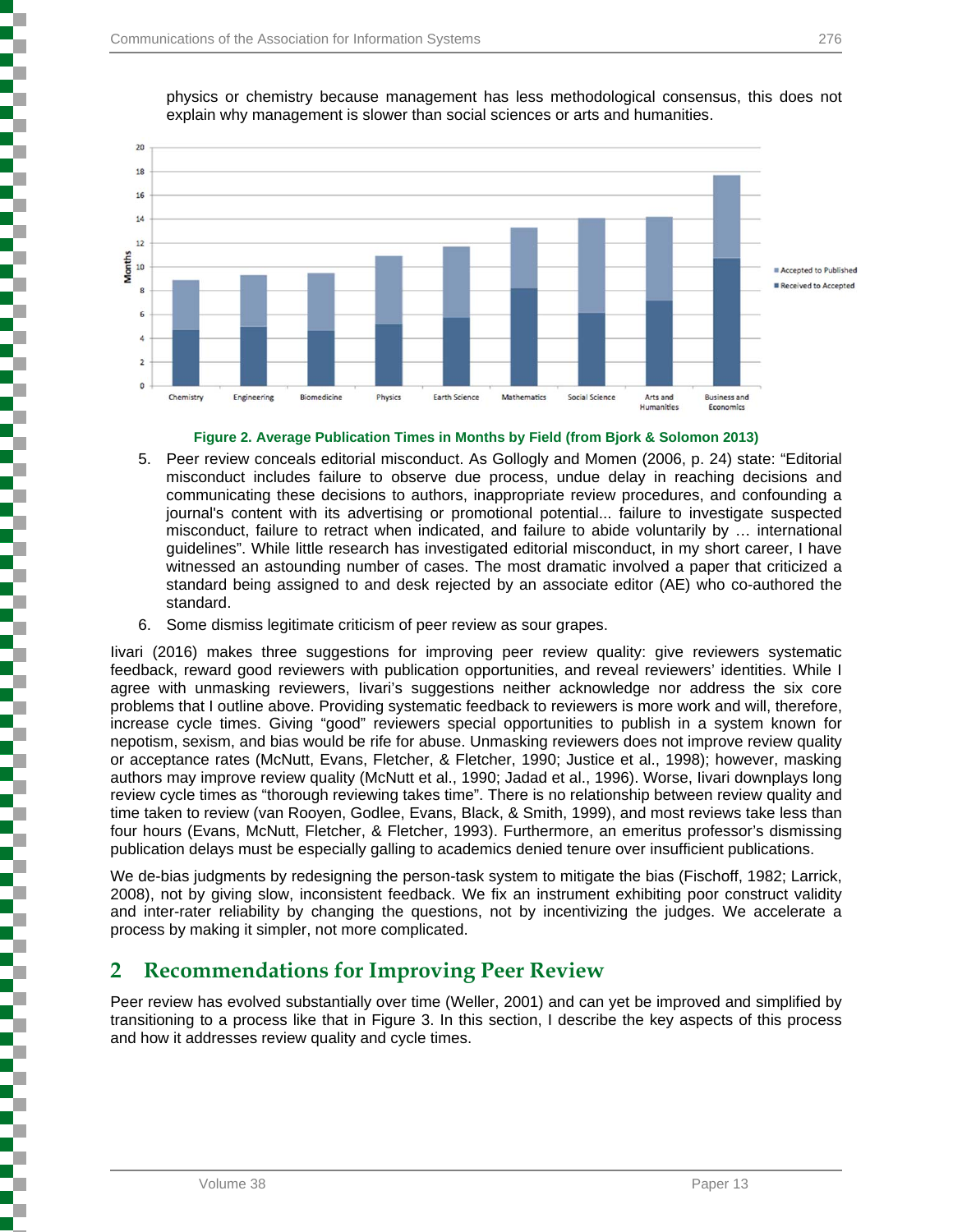

**Figure 3. A More Effective and Efficient Peer Review Process** 

### **2.1 Reduce the Number of Reviews**

Finding reviewers is difficult because journals unnecessarily review too many papers. Position papers, opinion pieces, editorials, notes, workshop reports, teaching cases, experience reports, conceptual explorations, non-systematic literature reviews, and papers that provide guidelines for conducting, evaluating, and presenting research do not require peer review. Peer review is scientific/methodological critique, not literary criticism. If a paper does not have a methodology, it does not need peer review. Journals' editors may simply evaluate these papers.

Another way to reduce the reviewing burden is to develop a clear set of desk-reject rules that allow more desk rejects. For example, we might desk reject any interview-only study based on less than 10 hours of interviews, any experimental study that does not clearly indicate its independent and dependent variables, or any paper that does not discuss the assumptions of its statistical tests. If such policies are published, challenged, and continually evolved, they save everyone time and drive up research standards.

Furthermore, papers do not need multiple editors. One can reduce the reviewing burden by flattening the editorial hierarchy and assigning each paper to a single editor. Having both senior editors and associate editors unnecessarily complicates and lengthens the review process for no demonstrable benefit. Younger scholars are better at evaluating manuscripts (Evans et al., 1993); consequently, assigning editorial roles based on seniority is irrational.

Moreover, papers do not need multiple rounds of peer review. If one asks reviewers direct questions about the methodological substance of a paper rather than its style, one round of review is sufficient. Editors are entirely capable of deciding whether a revision adequately addresses reviewers' comments. Limiting peer review to one round will make it easier to recruit reviewers because they are agreeing to less work, will improve review quality because reviewers will know they only have once chance to give a comprehensive evaluation, will reduce late-stage rejects (which are devastating to early-career academics), and will discourage reviewers from micromanaging papers.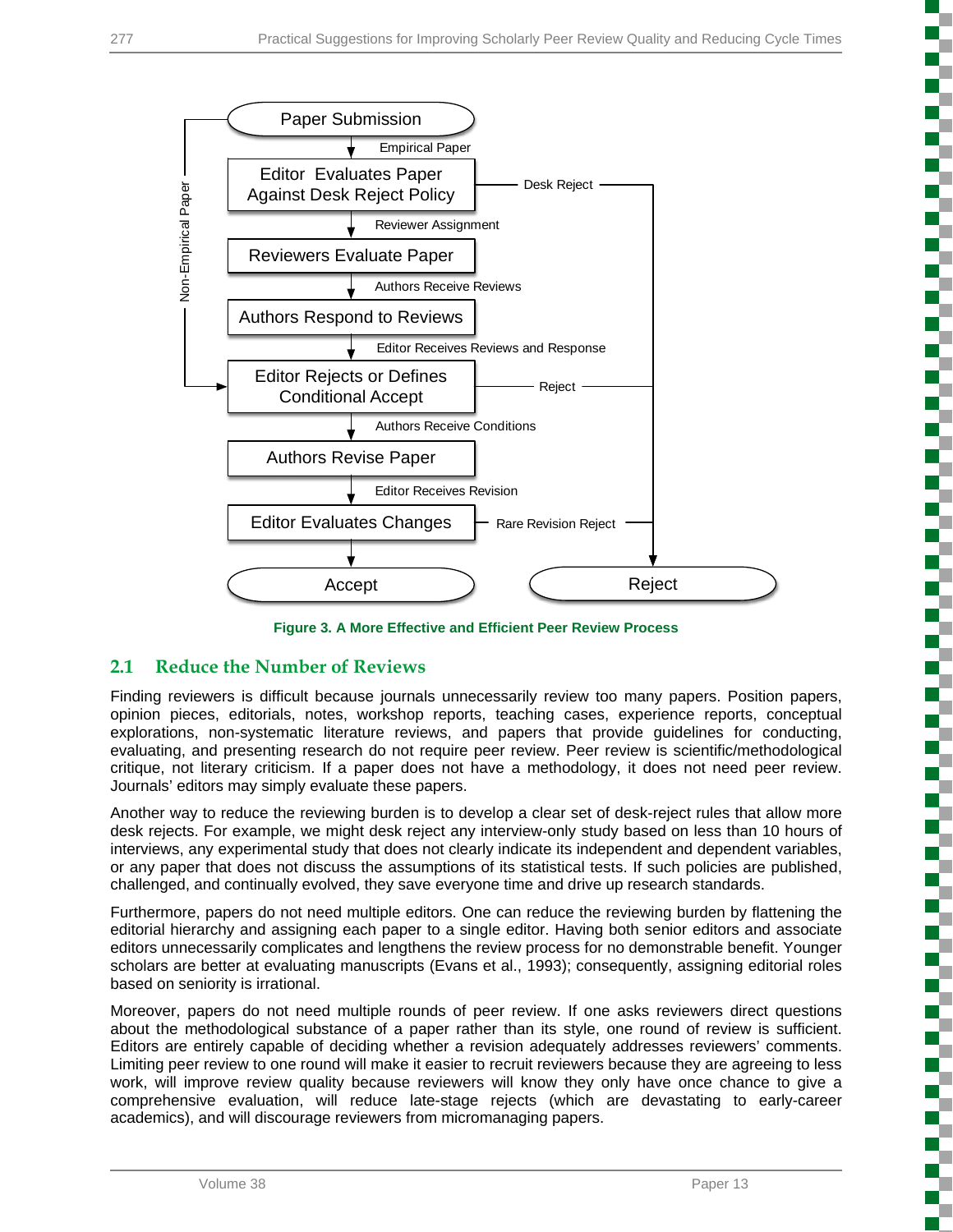This approach contradicts the recent trend toward "developmental" peer review. Developmental review is paternalistic and counterproductive. When someone submits a paper for review, the research is done. There is nothing left to develop except framing, positioning, and tone, which are neither central to science nor the purview of peer review. While a paper may need to tone down some claims or discuss a few limitations, spending three rounds of review arguing about wording is an unconscionable waste of time and resources. Developmental review increases cycle times, allows reviewers to micromanage papers, and leads to devastating late-round rejections. There is simply no evidence that any tangible benefit outweighs these costs. Treating peer review as cross-sectional evaluation rather than longitudinal development will reduce cycle times and encourage reviewers to focus on methodological issues.

#### **2.2 Review the Study, not the Paper**

Peer review exhibits low quality and reliability because editors ask the wrong questions. If a paper uses structural equation modeling to evaluate data from a questionnaire about e-governance, the editor should specifically ask:

- An expert in structural equation modeling to evaluate the data analysis
- An expert in questionnaire methodology to evaluate instrumentation and data collection, and
- An expert in e-governance to evaluate contribution and construct validity.

Editors should contrastingly not ask reviewers to recommend a decision, evaluate presentation issues, or complain about missing literature.

When one evaluates a study rather than a paper, only two decisions are evident:

- 1. Reject because the study has unacceptable limitations or flaws, or
- 2. Accept, possibly conditional on updated data analysis or dialing back some of the paper's claims.

There is simply no room for a major revision or, even more absurd, a "reject but invite resubmission". If more data collection is not necessary, revisions are minor. If more data collection is necessary, then it is beyond the scope of the review process and warrants a reject.

This approach has many benefits. It will accelerate peer review because it is much simpler and faster to evaluate just one aspect of a paper. It will make it easier to find reviewers not only because reviewing will take less work but also because reviewers are less likely to perceive a paper as outside their expertise. It will improve review reliability because questions such as "is this sampling strategy reasonable?" are more specific and less controversial than questions such as "should this be published in this journal?". By not asking reviewers for recommendations, editors will have to consider the reviewers' analyses rather than simply passing on the majority decision. It will improve review quality by focusing reviewers on the substance over style. No reviewers should be asked about positioning, framing, tone, the phrasing of research questions, or whether they are offended that the author has not referenced enough of their papers. No section should be provided for such comments and, if they are worked into other sections, they should be ignored. While it is unfortunate to ignore reviewers' possibly helpful comments, it may be the only way to get reviewers to focus on substance.

Furthermore, since editors are peers, if the editor is an expert in one or more of these areas, inviting a reviewer in that area may be unnecessary. Editors should invite reviewers to fill in specific gaps in their knowledge and not simply for another opinion.

### **2.3 Invite Author Rebuttals and Appeals**

Another way to improve the peer review process to give authors an opportunity to respond to reviewer comments before the editor makes a decision. Reviewers are not perfect. In many cases, negative reviews stem from easily correctable misunderstandings. I once had a paper rejected primarily because it lacked detail of how the proposed system worked. In fact, the paper's appendix provided the complete algorithm, which the reviewer missed. One can easily rectify this kind of honest mistake by allowing authors to rebut reviews. Moreover, pre-decision responses put the editor in a more judge-like role: they weigh reviewers' prosecution against authors' defense. Rebuttals are increasingly popular with top conferences including CHI. While this adds a step, it can save time, limit frustration, reduce late rejects, and increase fairness and transparency.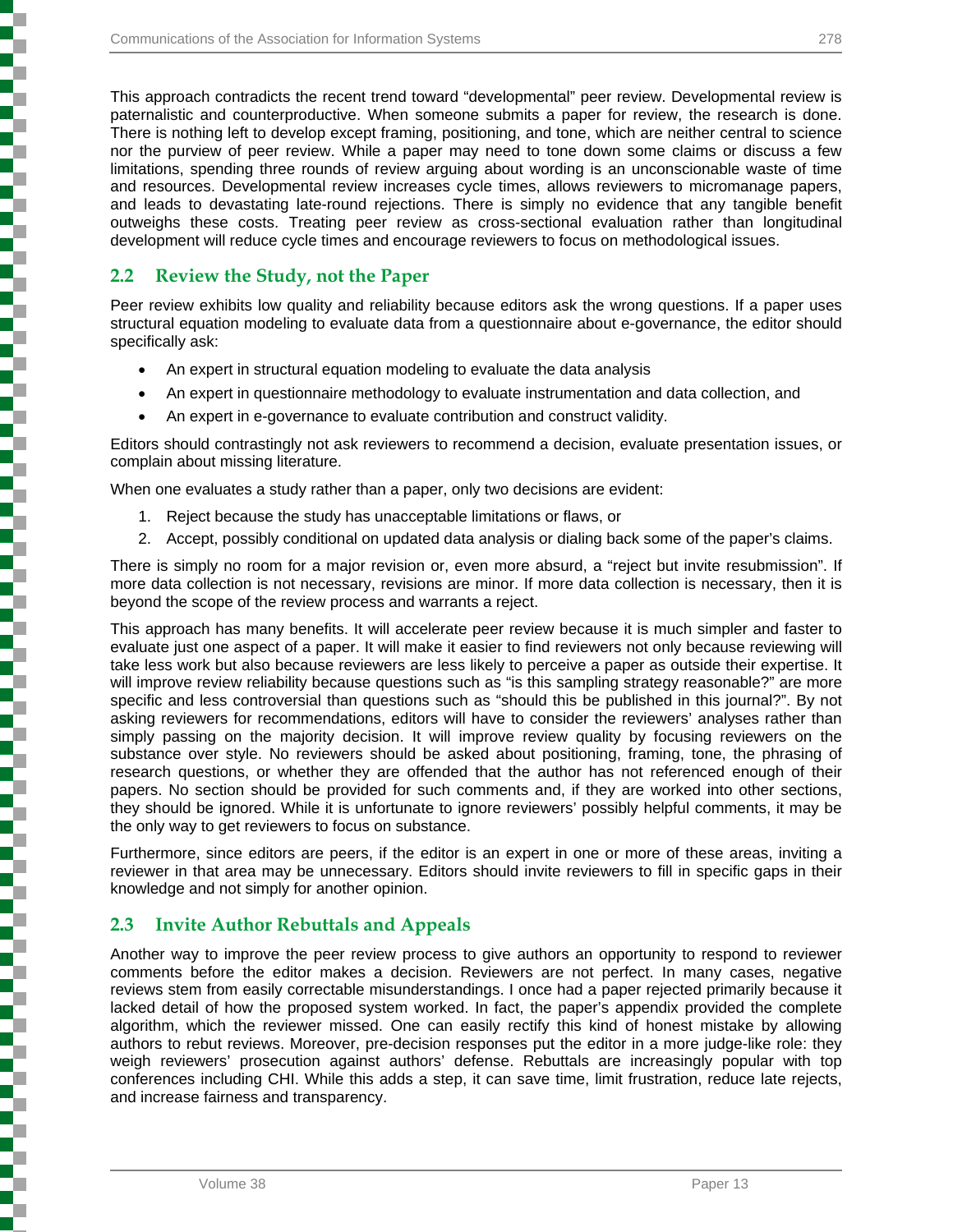į

i<br>Series

i

i<br>Santa Sa

c

į

₹

i

To address editorial misconduct, authors need a way to formally appeal editorial decisions outside the existing editorial chain of command. I have reported numerous counts of editorial misconduct. In my experience, no conflict of interest, process malfunction, editorial error, or reviewer comment is sufficiently egregious to elicit intervention from an editor-in-chief. Even the AE conflict of interest I mention above was casually dismissed. The Association for Information Systems should, therefore, create an ombudsman's office to investigate editorial misconduct. The office should clearly define and publicize grounds on which one can make a complaint, which includes conflict of interest, unreasonable delay, failure to retract, capricious use of evaluation criteria, factual errors, ad hominem attacks and outright nonsense.

### **2.4 Timeboxing and Quotas**

When authors submit an article to an outlet, they implicitly agree to review some papers for that outlet independently of other editorial or service roles. We can mostly solve the problem of finding reviewers can by simply explicating and enforcing this agreement. If someone refuses a review, fails to complete it on time, or does a terrible job, the journal should put their in-press papers on hold and suspend them from submitting papers for a year. The journal should publish their names and publicly shame them. This may come with the added benefit of reducing gift authorship because certain senior professors will be inundated with reviewing. Of course, reviewing should be limited to two or three reviews per submission and suspensions should be transparent—silently blacklisting people contributes to nepotism. Moreover, authors still should be able to refuse a review over a conflict of interest or medical reason.

With this quota system in place, outlets can timebox each step in the review process. In project management, timeboxing not only prevents analysis paralysis but also trains participants to finish tasks on time (Schwaber, 2004). Timeboxing a reviewing period to, for example, one month, means that the editor must make a decision with whatever reviews are completed by the end of the month. Timeboxing the author rebuttal period similarly means that, on the deadline, the editor has to make a decision whether or not the authors have provided a rebuttal. Timeboxing represents a commitment to finishing tasks on time and is central to reducing cycle times.

## **3 The End of Journals**

More fundamentally, the journal is a 19th century solution to a 21st century problem. We no longer need curated content printed on dead tree and delivered by ship. Journals (and their rankings) intrinsically undermine scientific progress in two ways:

- 1. Journals exacerbate the file drawer effect: that is, selective publication biases the scientific literature toward dramatic, positive findings. The file drawer effect hinders meta-analyses and, therefore, evidence-based decision making, which has led to numerous calls for researchers to simply publish all empirical trials (Chalmers, Glasziou, & Godlee, 2013).
- 2. Journal rankings create an elaborate, repeated competition that inefficiently and capriciously determines which papers are published in which journals. Both authors' and reviewers' efforts are wasted every time a paper is rejected from one reputable journal only to be published in another. One could argue that each review cycle improves the paper but this is simply untrue (Peters & Ceci, 1982), not least because peer review is practically random and, by the time the paper is submitted, it is too late to correct most serious problems (see above). This is an unconscionable waste of time and resources for no benefit. Journal rankings moreover facilitate the neoliberal assault on academia (Barkawi, 2013) by creating yet another oversimplified, misleading, invalid metric by which to measure and manipulate academics. The quality and impact of research is not determined or measured by where it is published. Fortunately, the impact of publication venue on future citation is decreasing (Acharya et al., 2014).

Yet, journals do attempt to:

- Archive scholarly work for the long term
- Promote research on particular subjects to academics interested in those subjects
- Copyedit and typeset papers, and
- Indicate the legitimacy of scholarly work to non-scientists including journalists.

Consequently, "abandoning journals altogether, in favor of a library-based scholarly communication system, will ultimately be necessary" (Brembs, Button, & Munafò, 2013, p. 1), which means creating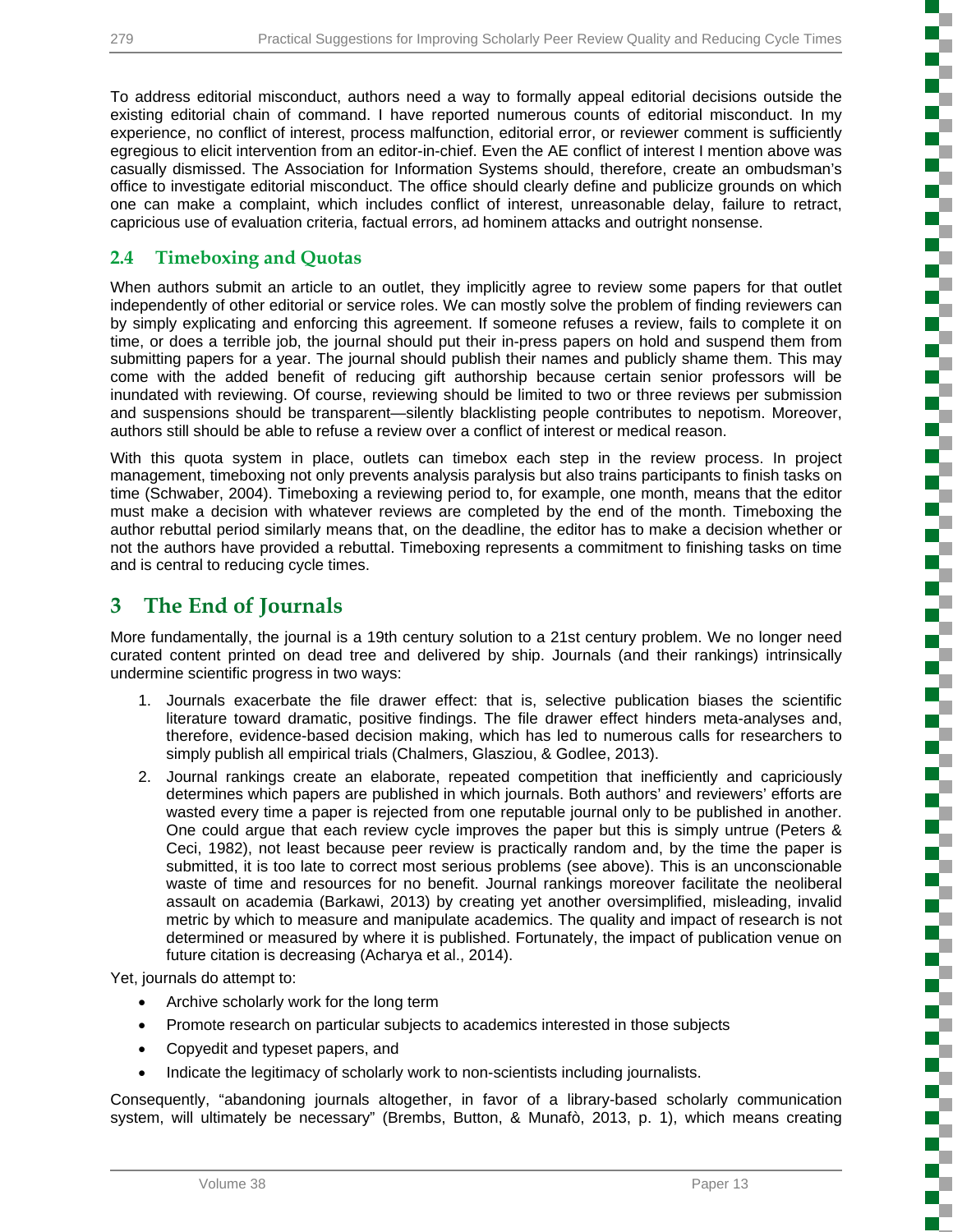repositories such as arXiv.org that are responsible for permanently archiving any empirical scholarly work. One can organize repositories by subject such that academics can subscribe to updates from relevant subjects. They can employ copyeditors and typesetters. Rather than accepting or rejecting manuscripts, repositories can use peer review to summarize studies and their limitations aimed at non-scientists. It is also possible—although not necessarily wise—to have the review process produce grades for each paper. For example, reviewers could rate a paper on two separate scales, methodological quality and contribution/originality. Such a system would have many benefits, not least emancipating scholarly publication from commercial publishers.

### **4 Conclusion**

į

In summary, scholarly peer review is not somewhat imperfect but catastrophically broken. Fixing it will require fundamental changes, not fiddling at the margins. Empirical research has consistently shown that peer review is prejudiced, capricious, inefficient, ineffective, and unscientific. Management, including MIS, has longer review cycles than other fields, which demonstrably harms early-career researchers. Meanwhile, lack of transparency conceals and facilitates editorial misconduct, and, worst of all, some dismiss legitimate criticism of peer review using ad hominem attacks. We can address these problems in the short term by eliminating unnecessary reviewing, simplifying the peer review process, introducing author rebuttals, creating an AIS ombudsman, and enforcing the relationship between submitting and reviewing. In the long term, we can only overcome the problems with peer review by replacing journals with repositories.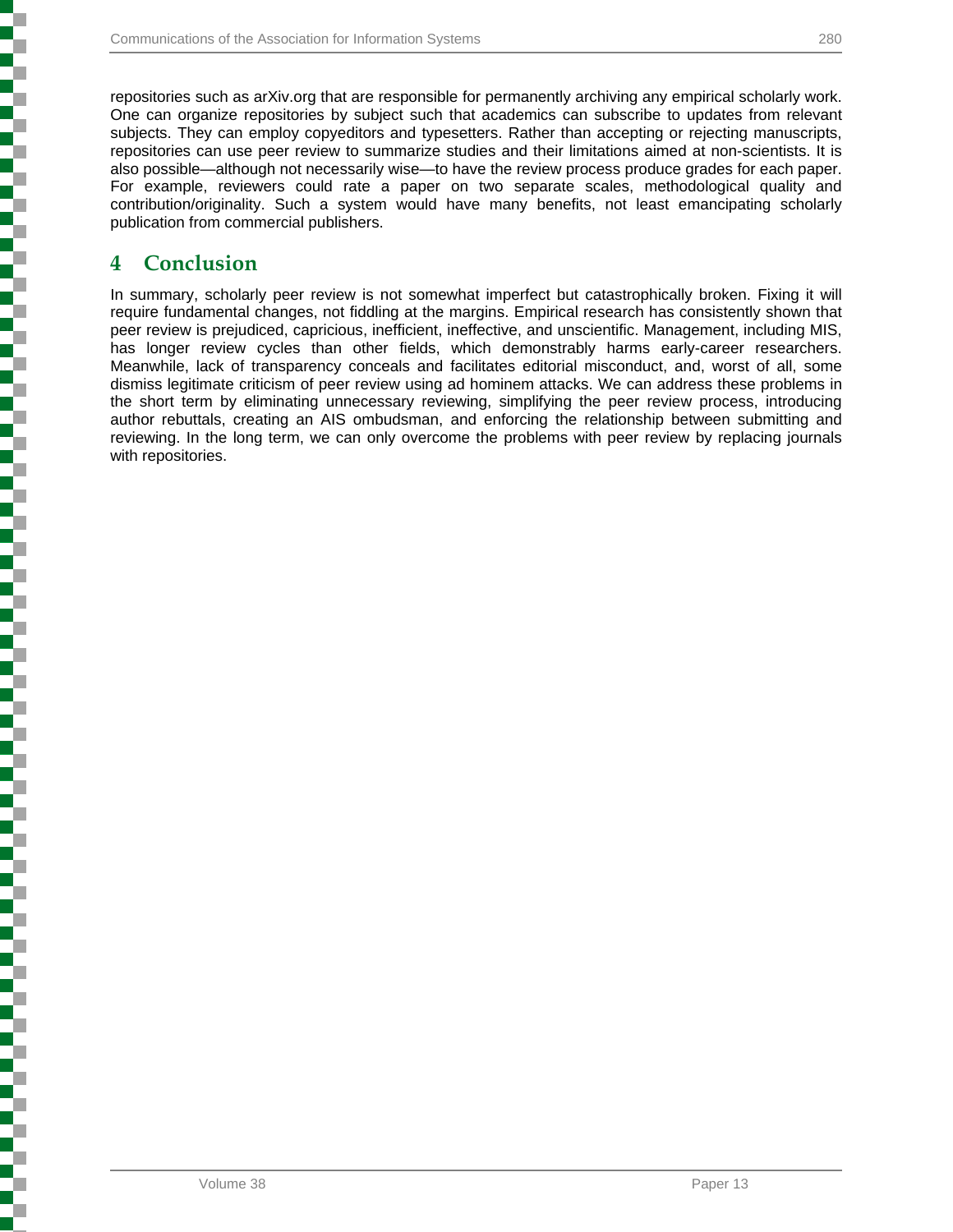## **References**

- Acharya, A., Verstak, A., Suzuki, H., Henderson, S., Iakhiaev, M., Lin, C. C. Y., & Shetty, N. (2014). Rise of the rest: The growing impact of non-elite journals. *arXiv: 1410.2217.*
- Barkawi, T. (2013). The neoliberal assault on academia. *Al Jazeera*. Retrieved from http://www.aljazeera.com/indepth/opinion/2013/04/20134238284530760.html
- Björk, B.-C., & Solomon, D. (2013). The publishing delay in scholarly peer-reviewed journals. *Journal of Informetrics*, *7*(4), 914-923.

Bohannon, J. (2013). Who's afraid of peer review? *Science*, *342*(6154), 60-65.

- Brembs, B., Button, K., & Munafò, M. (2013). Deep impact: Unintended consequences of journal rank. *Frontiers in Human Neuroscience*, *7*.
- Brown, T. (2004). *Peer review and the acceptance of new scientific ideas*. London, UK: Sense about Science.
- Campanario, J. M. (1995). Commentary on influential books and journal articles initially rejected because of negative referees' evaluations. *Science Communication*, *16*, 304-325.
- Chalmers, I., Glasziou, P., & Godlee, F. (2013). All trials must be registered and the results published. *BMJ*, *346*, f105-f105.
- Cole, S., Cole, J. R., & Simon, G. A. (1981). Chance and consensus in peer review. *Science*, *214*(4523), 881–886.
- Evans, D. A. T., McNutt, R. A., Fletcher, S. W., & Fletcher, R. H. (1993). The characteristics of peer reviewers who produce good-quality reviews. *Journal of General Internal Medicine*, *8*(8), 422-428.
- Fischoff, B. (1982). Debiasing. In D. Kahneman, P. Slovic, & A. Tversky (Eds.), *Judgment under uncertainty: Heuristics and biases*. Cambridge, MA: Cambridge University Press.
- Gollogly, L., & Momen, H. (2006). Ethical dilemmas in scientific publication: Pitfalls and solutions for editors. *Revista de Saúde Pública*, *40*, 24-29.
- Iivari, J. (2016). How to improve the quality of peer reviews? Three suggestions for system-level changes. *Communications of the Association for Information Systems, 38,* 263-273.
- Jadad, A. R., Moore, R. A., Carroll, D., Jenkinson, C., Reynolds, D. J. M., Gavaghan, D. J., & McQuay, H. J. (1996). Assessing the quality of reports of randomized clinical trials: Is blinding necessary? *Controlled Clinical Trials*, *17*(1), 1-12.
- Justice, A. C., Cho, M. K., Winker, M. A., Berlin, J. A., Rennie, D., & Investigators, T. P. (1998). Does masking author identity improve peer review quality? A randomized controlled trial. *JAMA*, *280*(3), 240-242.
- Larrick, R. P. (2008). Debiasing. In D. J. Koehler & N. Harvey (Eds.), *Blackwell handbook of judgment and decision making* (pp. 316-338). Malden, MA: Blackwell.
- Lock, S. (1991). *A difficult balance*. Oxford: Wiley-Blackwell.
- Mahoney, M. J. (1977). Publication prejudices: An experimental study of confirmatory bias in the peer review system. *Cognitive Therapy and Research*, *1*(2), 161-175.
- McNutt, R. A., Evans, A. T., Fletcher, R. H., & Fletcher, S. W. (1990). The effects of blinding on the quality of peer review: A randomized trial. *JAMA*, *263*(10), 1371-1376.
- Peters, D. P., & Ceci, S. J. (1982). Peer-review practices of psychological journals: The fate of published articles, submitted again. *Behavioral and Brain Sciences*, *5*, 187-195.
- Rothwell, P. M., & Martyn, C. N. (2000). Reproducibility of peer review in clinical neuroscience. *Brain*, *123*, 1964-1969.
- Schwaber, K. (2004). *Agile project management with Scrum*. Redmond, WA: Microsoft Press.
- Smith, R. (2006). Peer review: A flawed process at the heart of science and journals. *Journal of the Royal Society of Medicine*, *99*(4), 178-182.

t t

į

▛

š

r.

ŧ

į

⊑ Œ

į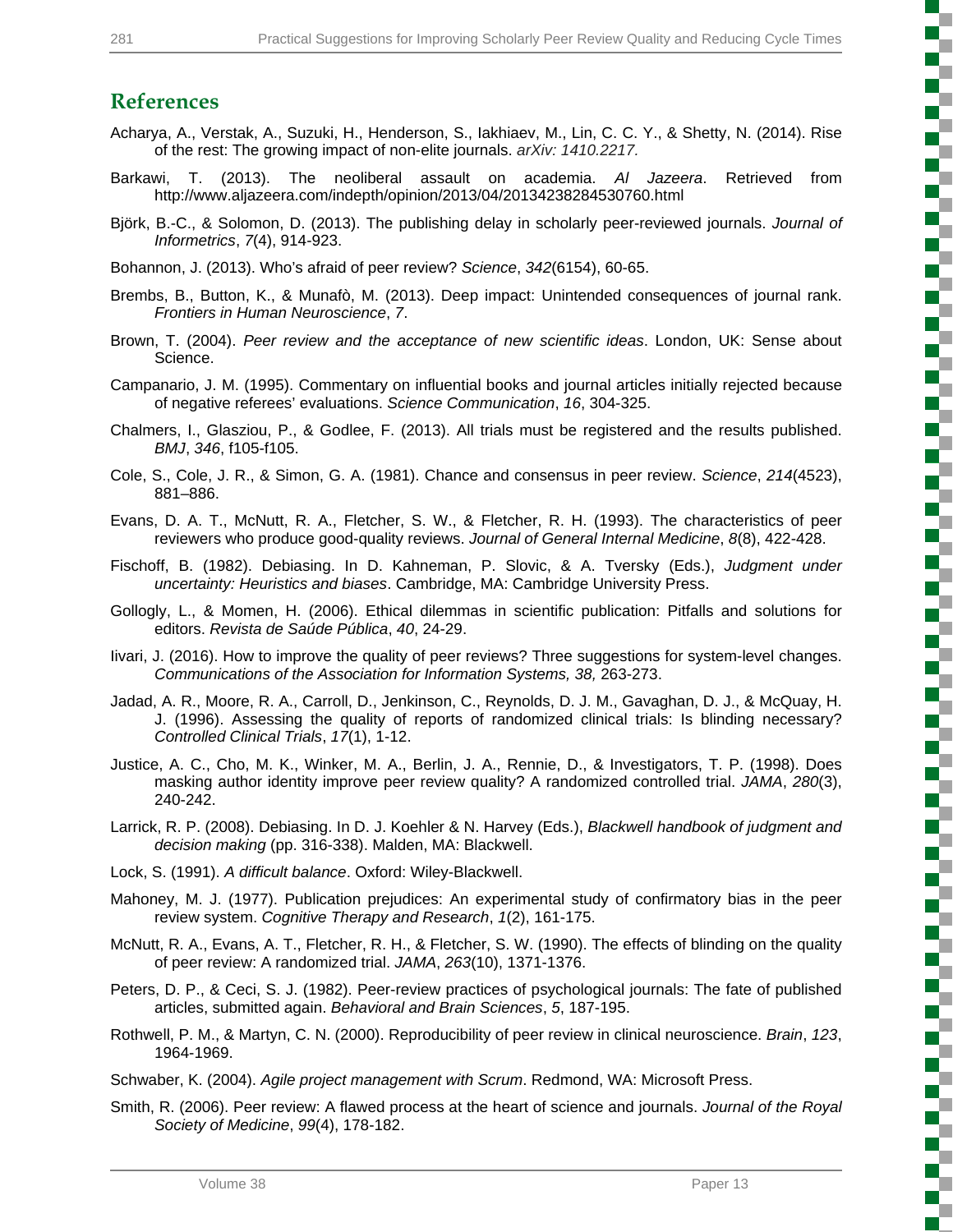į

Ş J

۳

į

₿

٦

Ş

Ì

5

į

Ę

į

i<br>I

Weller, A. C. (2001). Editorial peer review: Its strengths and weaknesses. Medford, NJ: *Information Today*.

Wenneras, C., & Wold, A. (2001). Nepotism and sexism in peer-review. *Nature, 387*(6631)*,* 341-343.

Ziman, J. M. (1968). *Public knowledge: An essay concerning the social dimension of science*. Cambridge, UK: Cambridge University Press.